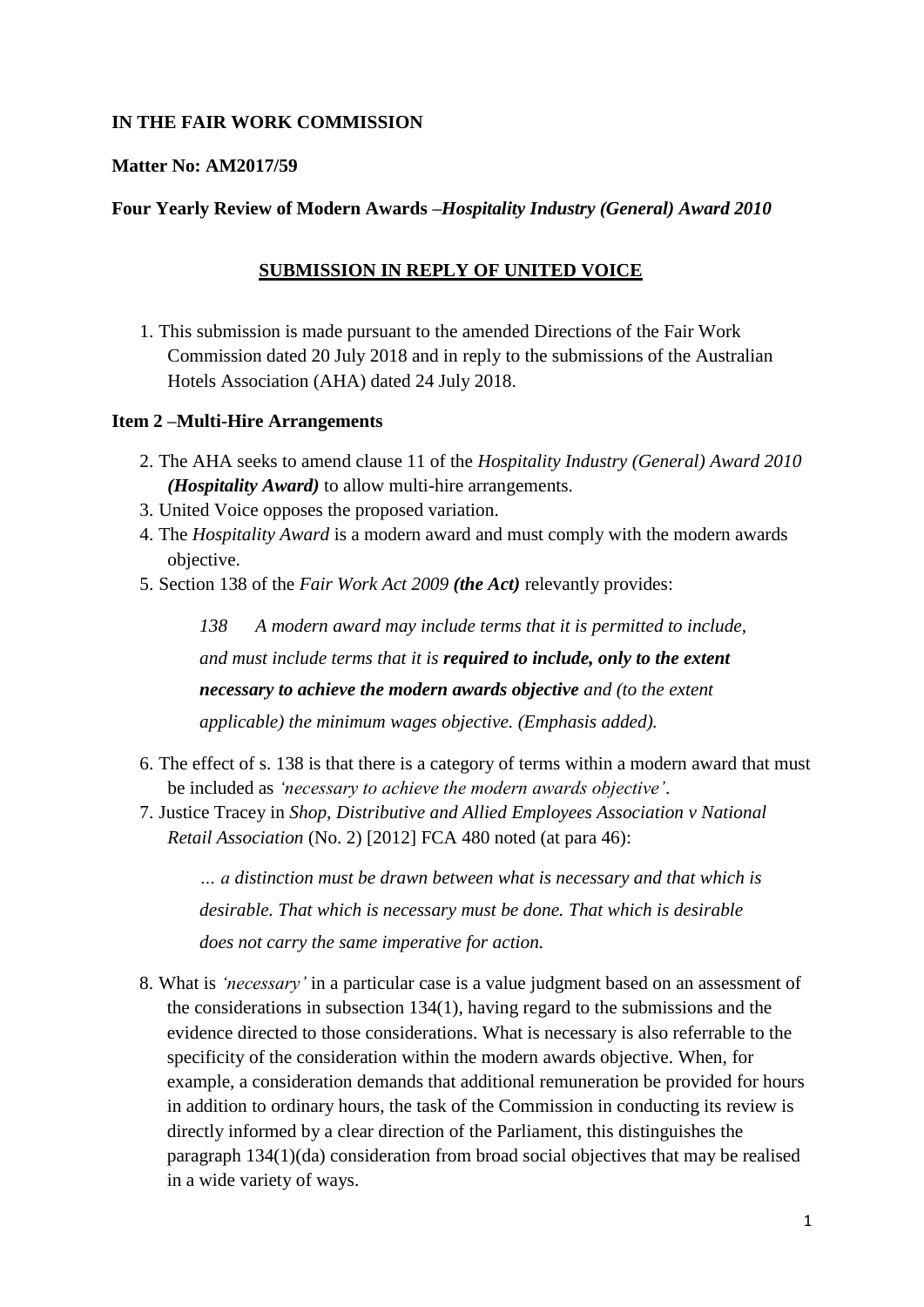9. When a variation cannot be justified in relation to a specific consideration within the modern awards objective but broadly is urged on the basis of business expediency, the Commission should treat the proposed variation with suspicion. If the problem is not one that properly raises concern about the modern awards objective and can be solved by enterprise bargaining then the Commission should be additionally cautious. A term in relation to multi hire is neither a required nor necessary term and as noted below conflicts with the modern awards objective and other statutory imperatives that inform which terms should be included in a modern award.

### The new paragraph 134(1)(da) consideration

- 10. Section 134(1)(da) was inserted by the *Fair Work Amendment Act 2013* (Cth) with effect from 1 January 2014.
- 11. Section 134(1)(da) provides that the Commission is to take account of:
	- *(da) the need to provide additional remuneration for:*
		- *(i) employees working overtime; or*
		- *(ii) employees working unsocial, irregular or unpredictable hours; or*
		- *(iii) employees working on weekends or public holidays; or*
		- *(iv) employees working shifts…*
- 12. The Explanatory Memorandum to the *Fair Work Amendment Bill 2013* stated, in respect of the addition of subsection 134(1)(da):

*This amendment promotes the right to fair wages and in particular recognises the need to fairly compensate employees who work long, irregular, unsocial hours, or hours that could reasonably be expected to impact their work/life balance and enjoyment of life outside of work.*

13. Clearly, by operation of the insertion of s. 134(1) (da), Parliament intends that the assessment required by s. 134(1) of the Act to ensure that modern awards, together with the NES provide a fair and relevant minimum safety net of terms and conditions, must expressly consider the need to provide for additional remuneration for *'employees working overtime'* and *'unsocial, irregular or unpredictable hours'*.

# Sections 62 and 147 of the Act

- 14. In *Four Yearly Review of Modern Awards–Preliminary Jurisdictional Issues* [2014] FWCFB 1788 it was clearly indicated that a range of matters in addition to the modern awards objective are relevant in a 4 yearly review and one relevant matter is the NES and the *Hospitality Award's* interaction with the NES.<sup>1</sup> Section 55 of the Act provides that a modern award must not exclude the NES or any provision of the NES and applies the now well established principle that modern awards can alter the NES provided that the treatment is more beneficial and can be characterised as not detrimental to the employee.
- 15. Subsection 62(1) of the Act states:

**.** 

<sup>1</sup> *Four Yearly Review of Modern Awards–Preliminary Jurisdictional Issues* [2014] FWCFB 1788, at paragraph 10.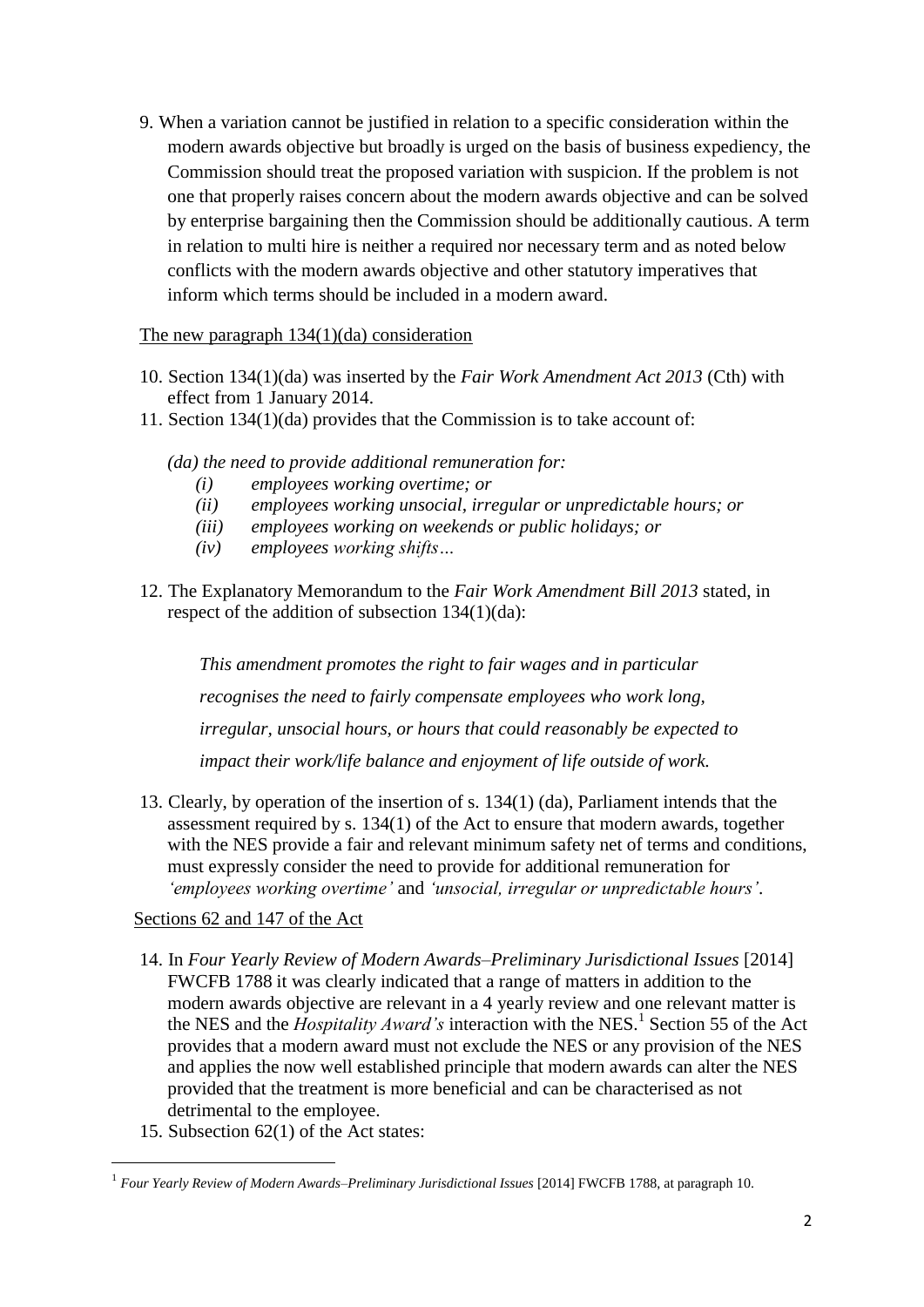#### *Maximum weekly hours*

*Maximum weekly hours of work* 

 *(1) An employer must not request or require an employee to work more than the following number of hours in a week unless the additional hours are reasonable:* 

 *(a) for a full-time employee--38 hours; or* 

 *(b) for an employee who is not a full-time employee--the lesser* 

*of:* 

 *(i) 38 hours; and* 

 *(ii) the employee's ordinary hours of work in a week.* 

*Employee may refuse to work unreasonable additional hours* 

16. Section 62 is part of the NES and posits 38 hours as the maximum weekly hours. 17. Section 147 of the Act provides as follows:

#### *Ordinary hours of work*

*A modern award must include terms specifying, or providing for the determination of, the ordinary hours of work for each classification of employee covered by the award and each type of employment permitted by the award.*

18. Section 147 appears to be principally in aid of s. 62. The term *'ordinary hours'* is not generally defined in the Act although s.16 provides that:

*(1) The base rate of pay of a national system employee is the rate of pay payable to the employee for his or her ordinary hours of work, but not including any of the following:* 

- *(a) incentive-based payments and bonuses;*
- *(b) loadings;*
- *(c) monetary allowances;*
- *(d) overtime or penalty rates;*
- *(e) any other separately identifiable amounts.*
- 19. Ordinary hours cannot be greater than 38 in a week. One of the reasons that there is not a general definition of ordinary hours is that an employee's ordinary hours are generally determined by the hours of work that do not attract overtime and the instrument will usually determine when overtime applies. A multi-hire clause that diminishes an employee's entitlement to overtime is contrary to these NES provisions.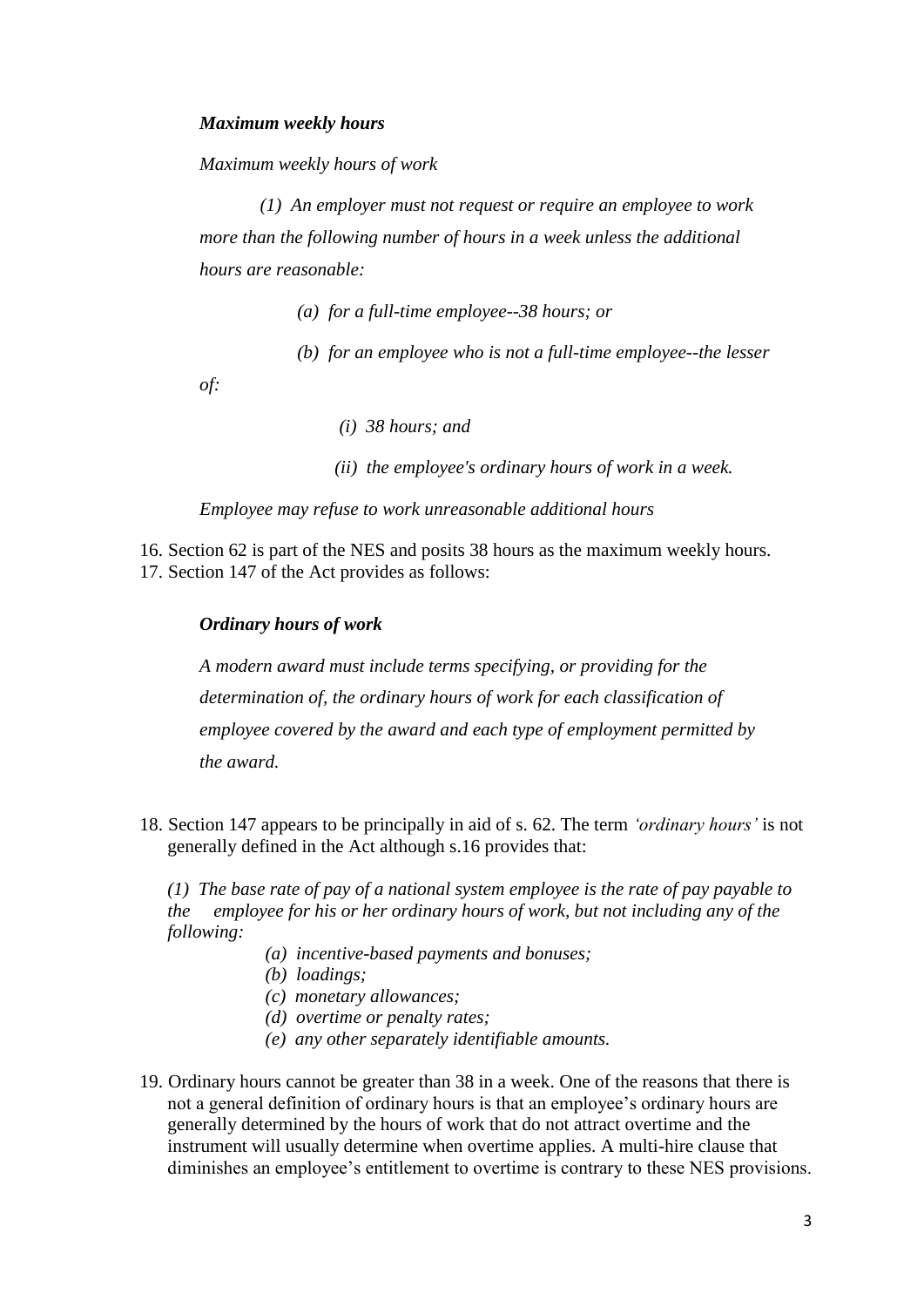#### *Alpine Resorts Award 2010*

- 20. The *Alpine Resorts Award 2010 (Alpine Award)* is a peculiar modern award. Coverage under the Alpine Award is limited to *employers throughout Australia who operate an alpine resort and their employees'*. <sup>2</sup> A recent application to extend the coverage of the Alpine Award was dismissed in *Alpine Resorts Award 2010* [2018] FWCFB 4984. 3
- 21. The existence of a multi-hire clause in the *Alpine Award* has no relevance to the *Hospitality Award*. Alpine resorts are vastly different operations from hospitality businesses.
- 22. Further, the *Alpine Award* covers a limited number of employers and employees. NSW has 7 alpine resort areas<sup>4</sup>, Victoria has 6 designated alpine resorts<sup>5</sup> and Tasmania has 2 resorts.<sup>6</sup>
- 23. In contrast, the *Hospitality Award* covers a broad range of employers and employees across Australia. There are over 830,000 workers employed in 82,000 businesses in the hospitality industry across Australia.<sup>7</sup>
- 24. A modern award with broad coverage should not be varied to introduce a clause which would result in detriment to a significant number of employees.
- 25. A multi-hire clause is neither appropriate nor necessary in the *Hospitality Award*.

# Flexibility within the *Hospitality Award*

- 26. The *Hospitality Award* already contains a range of provisions that provide flexibility for employers:
	- Ordinary hours of work can be worked any day of the week, and across all hours of the day (clause 29).
	- There are 6 options within the award for averaging out the hours of full time employees (clause 29.1).
	- Employer flexibility in relation to rostering part-time employees was increased as a result of *4 yearly review of modern awards – Casual employment and Part-time employment* [2017] FWCFB 3541.
	- There are few restrictions on casual employment, and no requirement that it is restricted for temporary or relief purposes. A casual employee is simply *'an employee engaged as such'* (clause 13).
	- The Award flexibility clause enables an employer and an individual employee to vary the application of award terms including arrangements for when work is performed and overtime rates in order to meet the genuine individual needs of the employer and the individual employee (clause 7).

**.** 

<sup>2</sup> Clause 4.1, *Alpine Award*.

<sup>3</sup> *Alpine Resorts Award 2010* [2018] FWCFB 4984.

<sup>4</sup> NSW Government, Department of Planning & Environment, 'Planning for NSW Alpine Resorts' accessed at <https://www.planning.nsw.gov.au/policy-and-legislation/alpine-resorts>

<sup>5</sup> Victoria State Government, Department of Planning, 'Alpine Resorts planning information' accessed at <https://www.planning.vic.gov.au/permits-and-applications/specific-permit-topics/alpine-resorts-planning-information>

<sup>&</sup>lt;sup>6</sup> Skiresort.info, 'Ski resorts Tasmania' accessed at<https://www.skiresort.info/ski-resorts/tasmania/>

 $<sup>7</sup>$  Fair Work Ombudsman, Food Precincts Activity Report, July 2018, page 3. Note this figure includes employees covered</sup> by the *Restaurant Industry Award 2010* and the *Fast Food Industry Award 2010* as well, accessed at <https://www.fairwork.gov.au/reports/food-precincts-activities-report/download-pdf>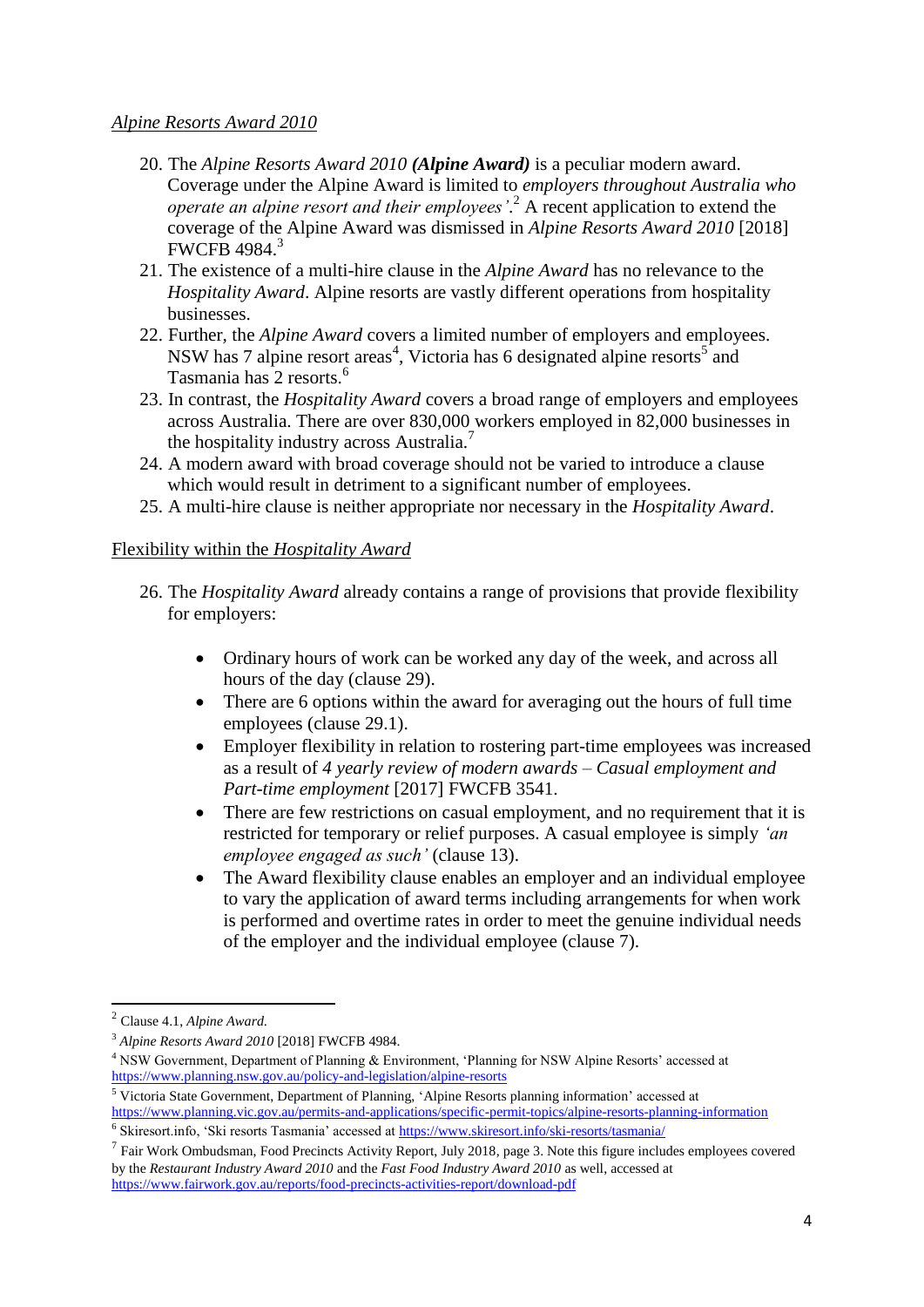- 27. The current provisions provide an adequate level of flexibility for employers, and a multi-hire clause is not necessary to achieve flexibility within the *Hospitality Award*.
- 28. Multi-hire is not an appropriate term in a safety net instrument.
- 29. The variation sought by the AHA should be rejected.

### **Item 3 –Junior employee**

30. United Voice does not oppose the insertion of a definition of junior employee in clause 3 in the terms proposed in paragraph [73] of the AHA submission.

### **Item 3 and 23 –Accrued rostered day off**

31. United Voice does not oppose including a definition of accrued rostered day off in the terms proposed in paragraph [88] of the AHA submission.

#### **Item 7 –Competency Based Wage Progression**

32. United Voice does not oppose the *Hospitality Award* making provision for competency based wage progression for states in which competency based apprenticeships are in place.

# **Item 18A –Fork lift driver allowance**

33. Clause 21.2(a) of the *Hospitality Award* states:

*'In addition to the wage rates set out in clause [20.1,](https://www.fwc.gov.au/documents/documents/modern_awards/award/ma000009/ma000009-24.htm#P411_43852) a fork-lift driver must be paid an additional allowance, per week, equal to 1.5% of the [standard weekly rate](https://www.fwc.gov.au/documents/documents/modern_awards/award/ma000009/ma000009-04.htm#P161_11705) for all purposes. A part-time or casual fork-lift driver must be paid an additional allowance, per day, equal to 0.3% of the standard weekly rate, to a maximum of 1.5% of the standard weekly rate per week.' (Emphasis added).* 

- 34. The fork lift driver allowance in clause 21.2(a) is an all purposes allowance. The *4 yearly review of modern awards* [2015] FWCFB 4658 *(July Decision)* and *4 yearly review of modern awards* [2015] FWCFB 6656 *(September Decision)* decisions of the Commission provided clarity in regards to the payment of all-purpose allowances. We recognise that as a result of these decisions there is utility in expressing the allowance as an hourly rate and in removing the restriction that the allowance can only be paid up to a maximum per week for casual employees.
- 35. However, such a variation could result in the reduction in the allowance paid to parttime employees. Under the current terms of the *Hospitality Award*, a part-time employee who works 3 hours on one day would receive the allowance at the daily rate (currently \$2.51 per day). If the allowance were to be expressed as an hourly rate, that same employee would only receive a total allowance of \$0.99 for that same shift. If the Commission determines to make the variation, provision should be made to ensure that no employees who are currently receiving the allowance at a daily rate are worse off.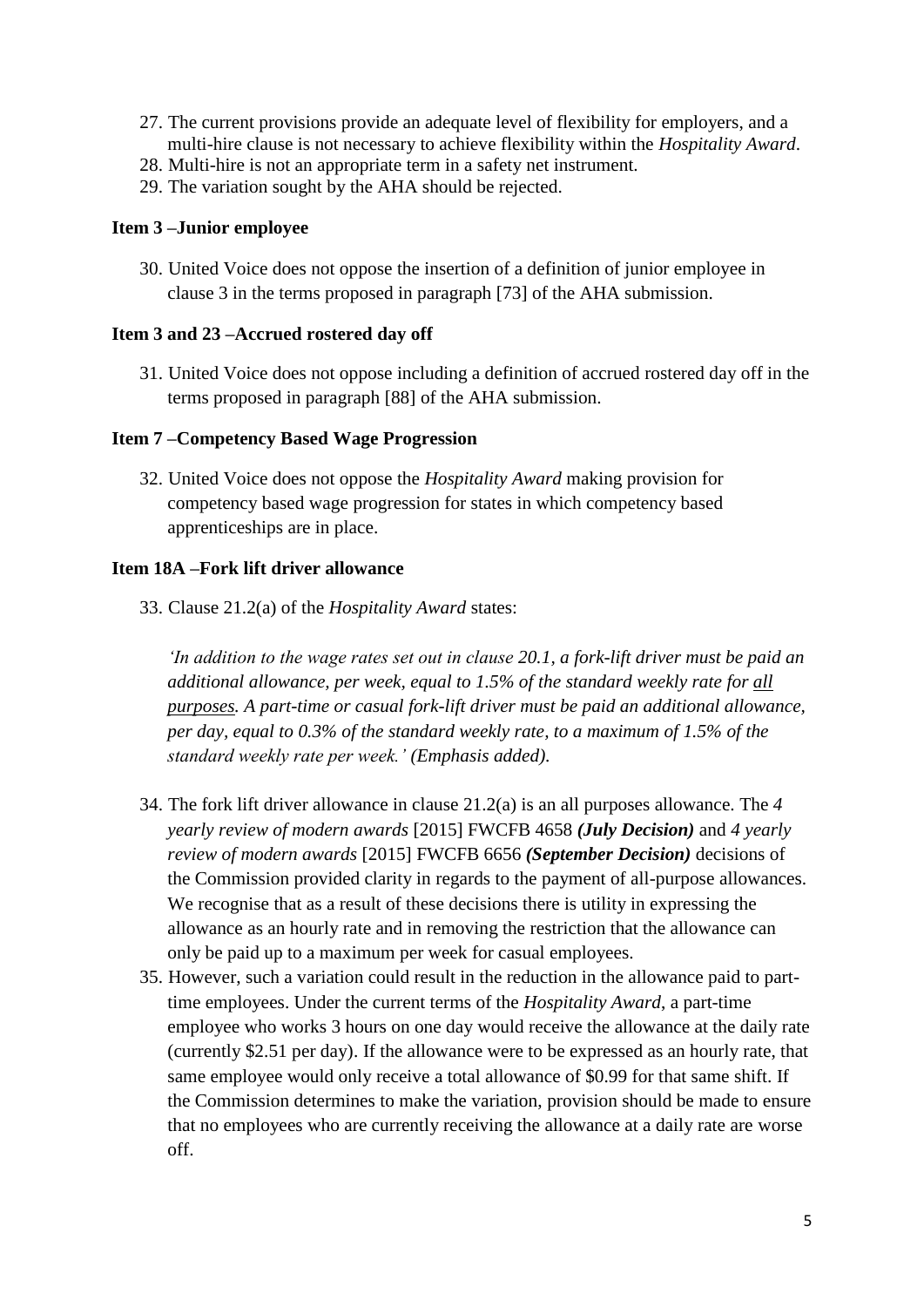### **Item 19 –Payment of Wages**

- 36. The AHA seeks to vary clause 26 as to allow employers to average out an employee's wages over the roster cycle.
- 37. United Voice opposes the proposed variation.
- 38. Payment of wages matters are being addressed generally within AM2016/8 Payment of Wages. The variation sought is inconsistent with the provisional model payment of wages term handed down in *4 yearly review of modern awards - Payment of Wages*  [2016] FWCFB 8463<sup>8</sup>, which requires that the employer must pay each employee no later than 7 days after the end of each pay period the employee's wages for the pay period.
- 39. The variation proposed would, in some circumstances, delay the payment due to the employee for a period beyond 7 days.
- 40. Further, in the award specific review, it is essential that consideration is given to matters specific to the *Hospitality Award*.
- 41. The variation sought is inconsistent with s134 (1) (a). Employees covered by the *Hospitality Award* are generally low paid, and it is not uncommon, or controversial, that many low paid employees live *'week to week'*. Any delay in receiving wages can result financial distress for low paid employees. As such, the variation sought does not meet the needs of the low paid.
- 42. An averaging of wages clause is likely to result in an increase in non-compliance with the *Hospitality Award*.
- 43. Hospitality is an industry in which there are already significant compliance issues. A July 2018 Report by the Fair Work Ombudsman *(FWO)* found that 72% of businesses audited in the industry were non-compliant. $<sup>9</sup>$  This is an astonishing level of non-</sup> compliance with minimum award standards.
- 44. Hospitality is an industry in which it is common for employees to work fluctuating hours of work, and commonly includes periods of work in the evening and across weekends. These are hours of work that attract (differing) penalty rates. An averaging out mechanism would create complexity for both employers and employees. Employers must comply with the award in ensuring that each hour worked is paid at the correct penalty rate, and an averaging out provision is likely to create additional complexity in ensuring this occurs. It will also create additional complexity for employees trying to assess if they have been paid the correct rate of pay for their hours of work.
- 45. In paragraph [156] of the AHA submission, it is stated that overtime is only accrued in the final week of the roster cycle. Overtime *also* accrues on a daily basis, i.e. a full time employee cannot work more than 11.5 ordinary hours in one day (clause 29.1(b) (i)). Introducing an averaging out provision is likely to result in complexity and increased non-compliance in the payment of overtime.
- 46. In this respect, the variation sought by the AHA is inconsistent with s134 (1)(da) in that the practical effect of such a variation is likely to result in increased non-

<sup>8&</sup>lt;br><sup>8</sup> [2016] FWCFB 8463.

<sup>&</sup>lt;sup>9</sup> Fair Work Ombudsman, Food Precincts Activity Report, July 2018, page 3.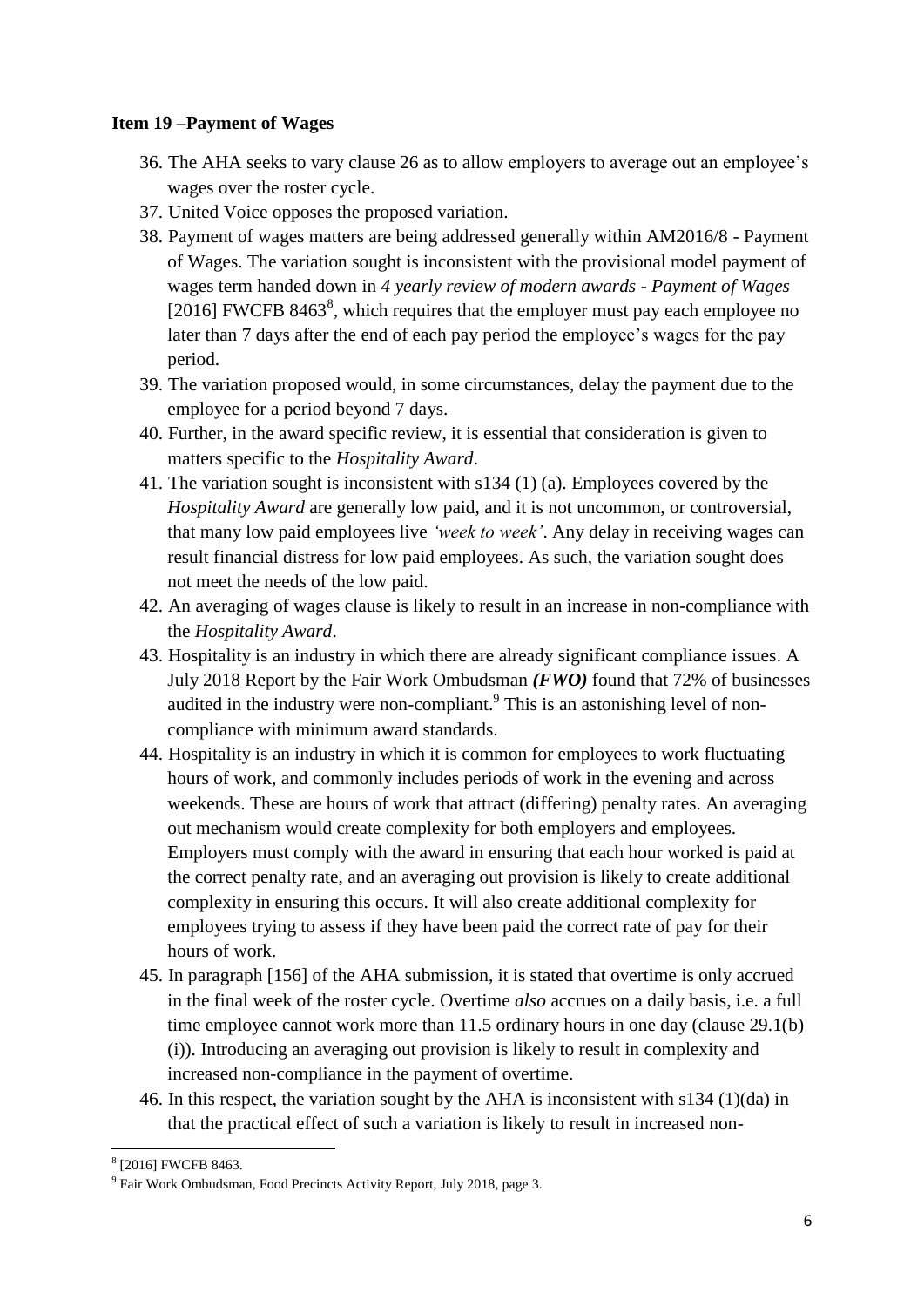compliance with the *Hospitality Award*, and is likely to result in a reduction of remuneration for employees working overtime, unsocial hours, on weekends and on shifts.

47. The variation sought by the AHA should be rejected.

# **Items 20 and 28 –Time off accrued for time worked on a Public Holiday**

- 48. The AHA seeks to vary clause 27.2(c) and clause 32.2(b) to increase the period of time in which time off accrued for work on a public holiday must be taken.
- 49. United Voice opposes the variation sought.
- 50. Clauses 27.2(c) and 32.2(b) currently state that time off for working on a public holiday is to be taken off within 28 days of the employee accruing it.
- 51. The time period of 28 days is a sufficient period of time for that time off to be taken. It ensures that the employees receive the benefit of having worked that public holiday within a reasonable period of time.
- 52. The AHA has not demonstrated why it is necessary to increase that time period.
- 53. The variation sought by the AHA should be rejected.

# **Item 21 –Averaging Hours of Work**

- 54. The AHA has sought to vary clause 29.1(a) by introducing two new methods by which hours of work can be averaged.
- 55. United Voice opposes this variation.
- 56. The first variation sought is for the average of 38 hours per week to be worked as *'76 hours over a two week period'*. The *Hospitality Award* already provides 6 different ways in which hours of work can be averaged out. There are already sufficient options available for an employer to enable them to roster appropriately for the business.
- 57. This proposed variation is unnecessary.
- 58. The second variation sought is for the average of 38 hours per week to be worked by *'averaging the hours worked over a 26 week period'*.
- 59. United Voice also opposes this variation.

#### Section 64 of the Act

- 60. The variation sought is inconsistent with the modern awards objectives. Contrary to the submissions of the AHA, it is not permitted by section 64 of the Act as this section is not relevant.
- 61. Section 64 of the Act provides the averaging of hours over a specified period of not more than 26 weeks for *award free employees*. Section 64 does not apply to employees covered by the *Hospitality Award*. Section 64 forms part of the NES and is intended to provide a minimum level of protection for employees who do not have the benefit of minimum standards under an award or enterprise agreement.
- 62. The *Hospitality Award* currently provides a greater level of protection for employees than section 64 of the Act and no valid reasons have been put as to why the level of protection under the award should be reduced to a minimum level provided under the NES for award free employees.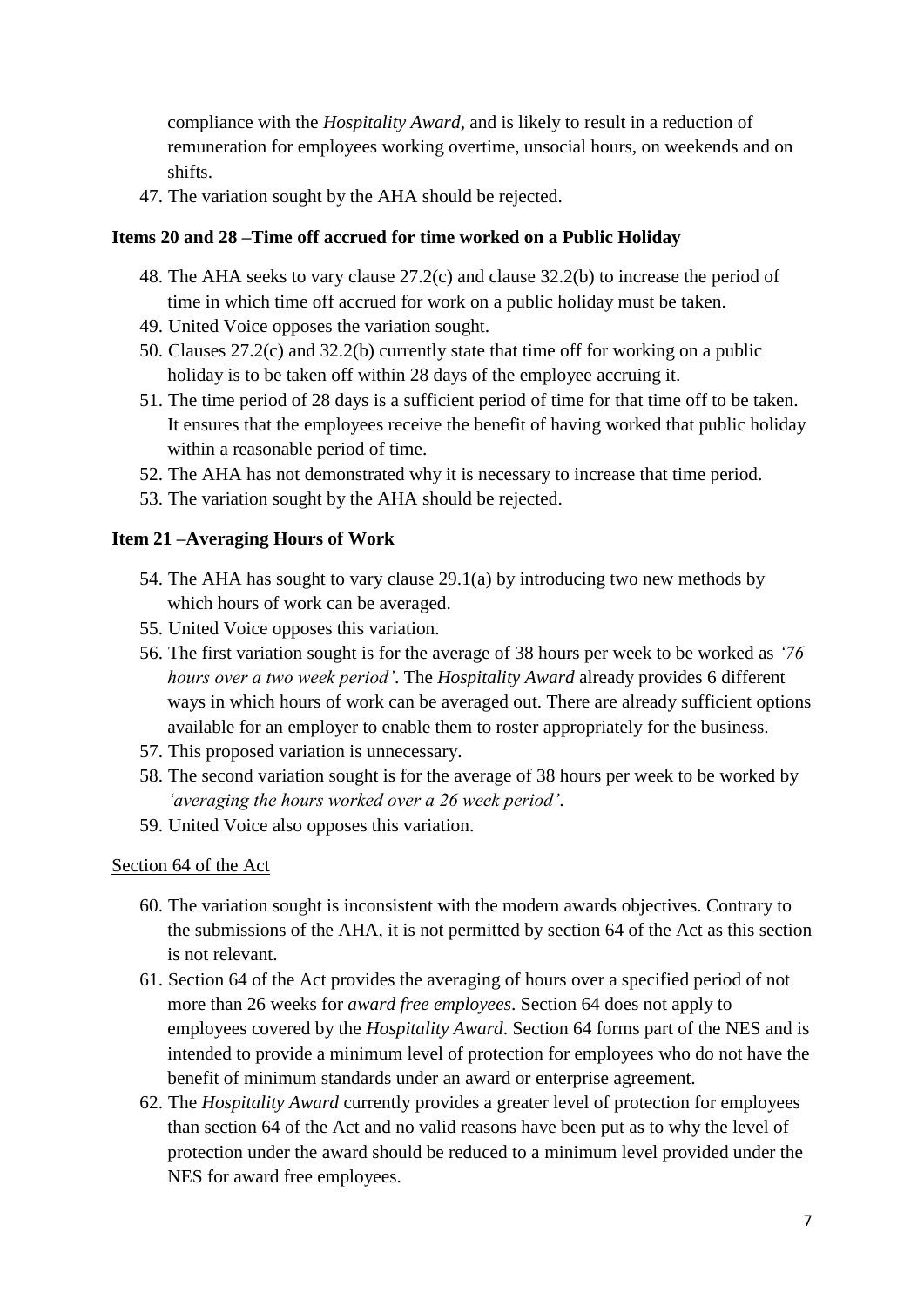### Section 63 of the Act

- 63. Section 63(2) of the Act does permit a modern award to provide for average weekly hours but only '*if the excess hours are reasonable for the purposes of [subsection](http://www.austlii.edu.au/cgi-bin/viewdoc/au/legis/cth/consol_act/fwa2009114/s26.html#subsection) 62(1)*'.
- 64. Section 62(3) states the various matters that must be taken into account when determining whether additional hours are reasonable for the purposes for s 62(1) and (2). Relevantly, s 62(3)(d) requires that *'whether the employee is entitled to receive overtime payments, [penalty](http://www.austlii.edu.au/cgi-bin/viewdoc/au/legis/cth/consol_act/fwa2009114/s536d.html#penalty) rates or other compensation for, or a level of remuneration that reflects an expectation of, working additional hours'* be taken into account. The proposed variation by the AHA would remove the overtime payments employees would currently receive for the additional hours, and is unreasonable when considered in light of s 62(3) of the Act.

# The modern awards objective

1

- 65. Further, the variation sought is inconsistent with the modern awards objectives in several respects.
- 66. The variation sought, if successful, would result in employees under the *Hospitality Award* working significant hours in excess of 38 hours per week without the overtime payments that they would currently be entitled to.
- 67. It is uncontroversial that a significant number of employees covered by the *Hospitality Award* are low paid. It was recognised in *4 yearly review of modern awards – Penalty Rates* [2017] FWCFB 1001 in respect of the *Hospitality Award* and certain others in paragraph [84] that *'a substantial proportion of award-reliant employees covered by these modern awards are low paid.*' 10
- 68. Consideration must be given to s134 (1)(a) of the Act and the impact such a variation would have on employees covered under the *Hospitality Award* who are already low paid. These employees would face real and genuine wages losses, and experience an increase in financial distress.
- 69. Consideration must also be given to s 134(1) (da) (i) of the Act. There is already capacity under the *Hospitality Award* to roster employees in excess of their ordinary hours of work to meet substantially increased demand; it is simply that these hours must be paid as overtime. In this respect, the current *Hospitality Award* meets the modern award objectives. If the AHA variation was successful, employees working hours potentially far in excess of 38 hours per week would receive no additional remuneration for overtime and this would be inconsistent with the modern awards objective.
- 70. As put in paragraph [26] of this submission, the *Hospitality Award* already contains a range of provisions that provide flexibility for employers.
- 71. There are 6 options within the award for averaging out the hours of full time employees, including the ability to roster *'152 hours each four week period with a minimum of eight days off each four week period'* and *'160 hours each four week*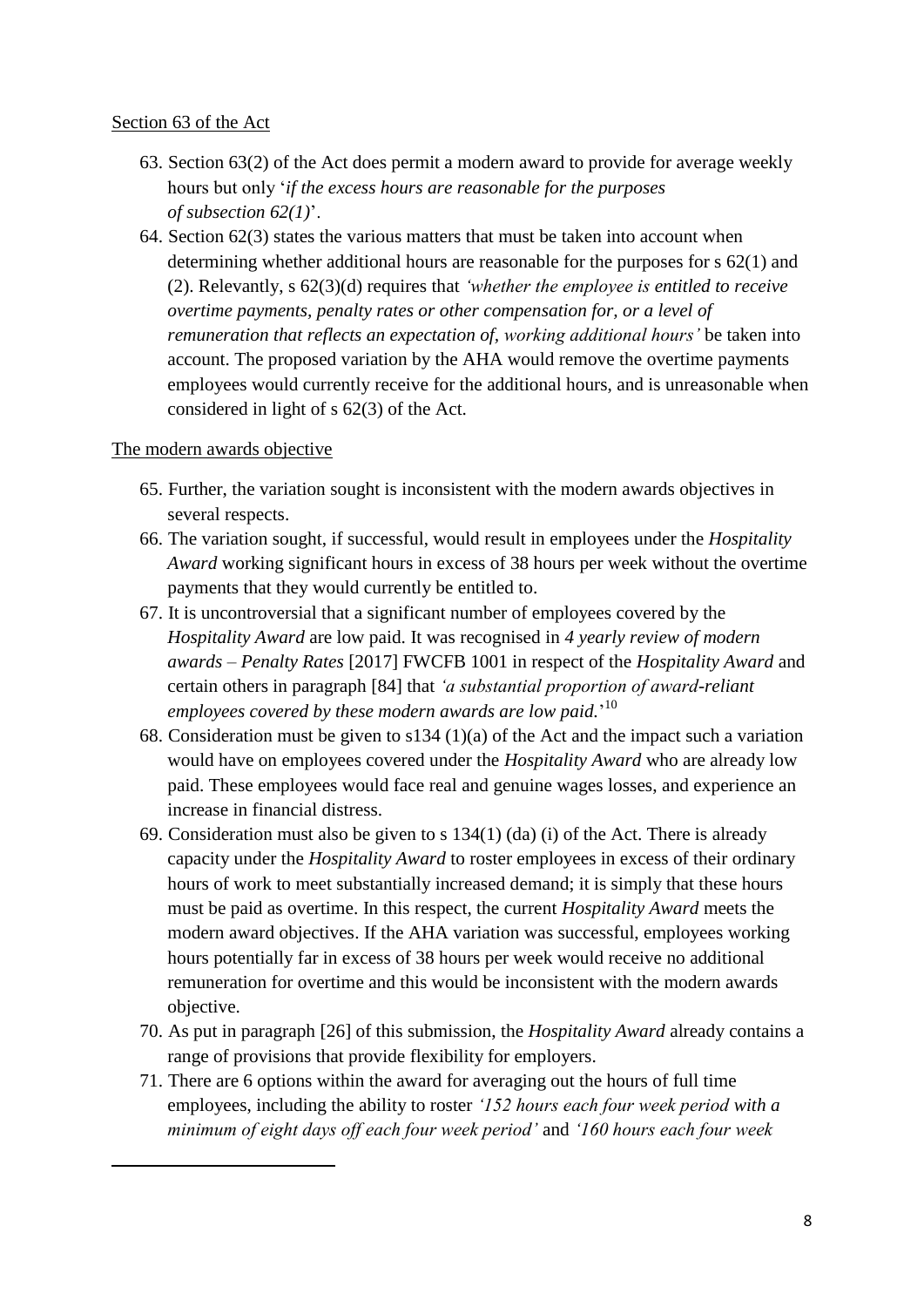*period with a minimum of eight days off each four week period plus a rostered day off'* (clause 29.1).

- 72. The AHA has not made any adequate submissions as to why the current four week averaging out provision is not sufficient.
- 73. We note a similar claim was rejected in *4 yearly review of modern awards – Legal Services Award 2010* [2018] FWCFB 4709. The Full Bench in this case stated at paragraph [19]-[20]:

*[19] Those who propose a change to a modern award term bear the evidentiary onus of establishing that it is necessary to achieve the modern awards objective. At the hearing, the Law Firms advised that 26 weeks was 'the specified period' over which they sought to average hours of work. We indicated we would require evidence directed to the issues whether the current Award provision allowing for the averaging of ordinary hours over a 28-day period was not sufficient and whether the 26 week period was necessary.*

*[20] No probative evidence was adduced by the Law Firms directed to the issues. We are therefore not persuaded that the proposed amendment to averaging of hours of work is necessary to achieve the modern awards objective. Consequently, the amendment sought is refused.*

- 74. Similarly, the AHA has not adduced probative evidence to support the variation sought. That some employers may find it more cost-effective, and would prefer not to pay overtime rates, is not sufficient justification for a variation that would have a significant and detrimental impact on a workforce that is substantially low paid.
- 75. The variation sought by the AHA should be rejected.

#### **Item 27 – Minimum Payment on Public Holidays**

- 76. The AHA seeks to insert new wording into clause 32.2(a) of the *Hospitality Award* that would reduce the minimum engagement period for employees on public holidays.
- 77. Clause 32.2(a) of the *Hospitality Award* states:

*'An employee other than a casual working on a public holiday will be paid for a minimum of four hours' work. A casual employee working on a public holiday will be paid for a minimum of two hours' work.'*

- 78. Clause 32.2(a) provides a benefit for employees in ensuring that an employee will receive adequate hours of payment for the disutility of working on a public holiday.
- 79. The variation proposed by the AHA reduces the actual minimum engagement period for employees on public holidays, and would have the effect of weakening the benefit that clause 32.2(a) currently provides for employees working on public holidays. This is inconsistent with s134 (1) (da) (iii) of the modern awards objectives.
- 80. The variation sought by the AHA should be rejected.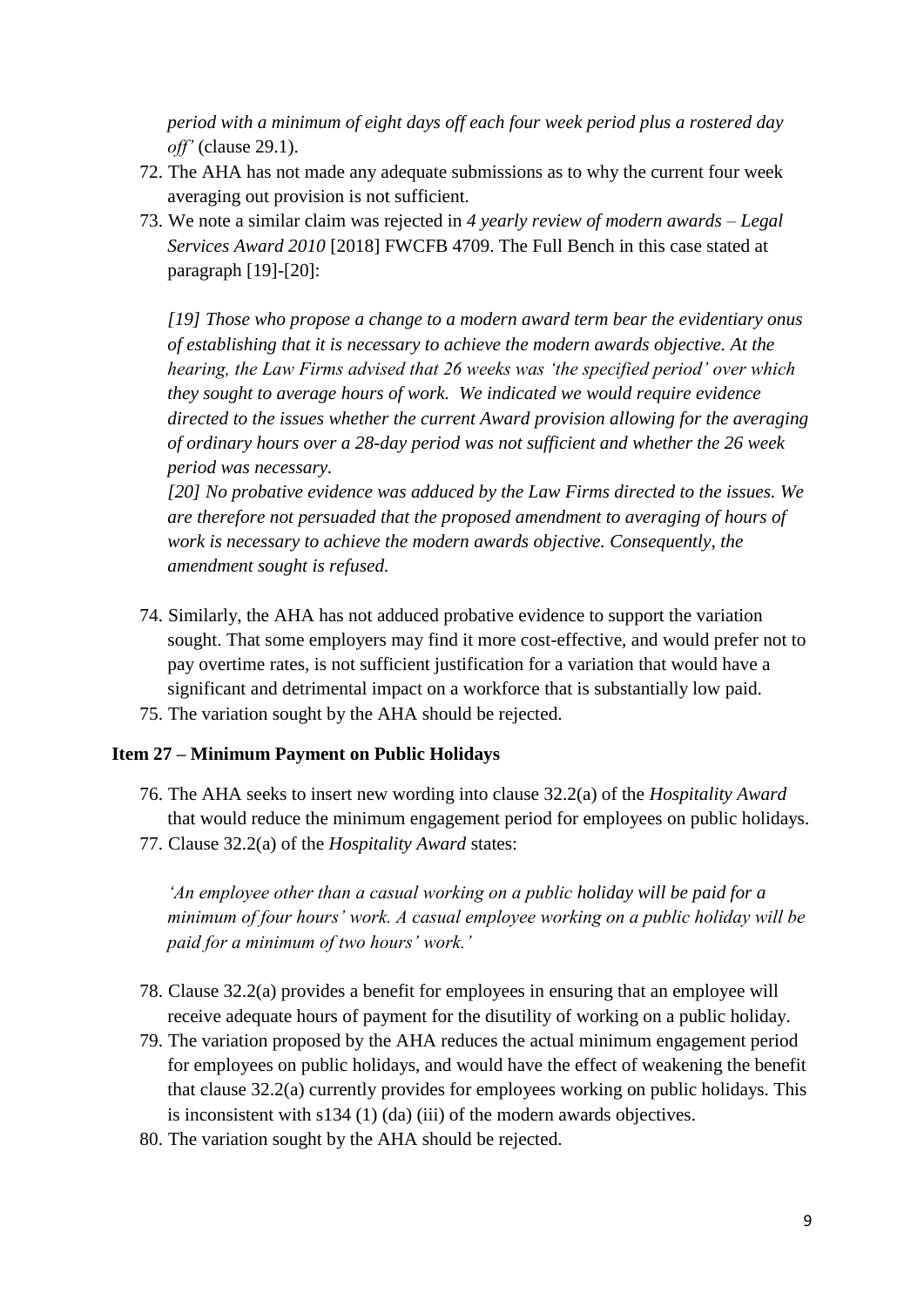### **Item 34 – Public Holidays falling on Rostered Days Off**

- 81. The AHA seeks to remove clause 37.1(b) from the *Hospitality Award*.
- 82. United Voice opposes this claim.
- 83. The Clubs Australia Industrial (CAI) application to remove this clause in the Public Holidays Common Issue was made only in respect of the *Registered and Licensed Clubs Award 2010 (Clubs Award)*.
- 84. The CAI application was heard by the Full Bench on 24 and 25 July 2017. The Full Bench acknowledged that there were separate proceedings in AM2017/39 in regards to the revocation of the Clubs Award, and stated in paragraphs 147 -148 of the transcript dated 24 July  $2017^{11}$ :

#### PN147

In those circumstances, we consider that the Bench which is hearing that matter should fully hear and determine that matter, including, if it arises, the circumstance in which that coverage should be subsumed into the Hospitality Award. So, we would not issue a decision in relation to the claim at least until the outcome of those proceedings is known and if the Registered Clubs Award is to be abolished, we would not issue a decision in relation to the claim at all.

PN148

The only circumstances in which we consider it appropriate to issue a decision in relation to the claim would be if the Clubs Award was ultimately not subsumed into the Hospitality Award but survived as an independent award, that is that United Voice was successful in its position.

- 85. A decision in respect of clause 37.1(b) of the *Clubs Award* will only be made if United Voice is successful in opposing the application of CAI in AM2017/39 and the *Clubs Award* is not revoked. In those circumstances, any such change, if successful, will apply to the *Clubs Award*.
- 86. Section 156 of the Act requires that each award must be reviewed in its own right. A decision in respect of the *Clubs Award* in the Public Holidays Common Issue cannot automatically be reproduced in the *Hospitality Award* without any consideration of how the clause operates within this modern award.
- 87. The AHA has not, in their submission, provided any submissions or evidence as to the effect of clause 37.1(b) within the *Hospitality Award*.
- 88. The variation sought by the AHA should be rejected.

# **Item 36A Deductions for the Provision of Meals**

- 89. The AHA seeks to vary clause 39 of the *Hospitality Award* to enable an employer to deduct the amount of \$8.37 per meal instead of per week.
- 90. It is alleged by the AHA that the current entitlement was a result of a drafting error during award modernisation.

**<sup>.</sup>** <sup>11</sup> Transcript of proceedings, AM2014/301 Four yearly review of modern awards: Public Holidays Common Issue, 24 July 2017.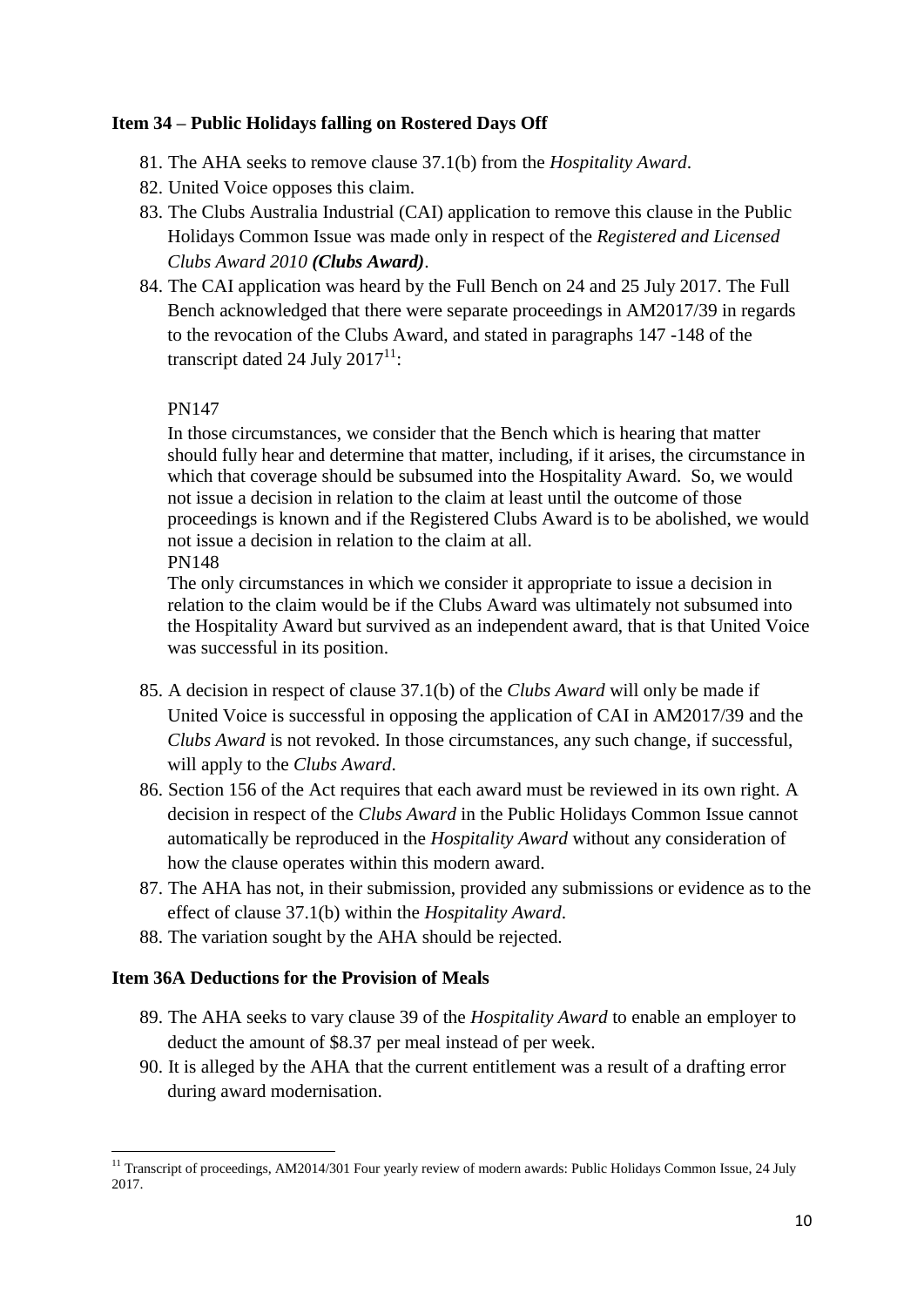- 91. Whilst conditions under pre-modern awards may have some relevance, modern awards are not merely a reflection of pre-modern awards. The relevance of 2004 proceedings on the *Hospitality Industry –Accommodation, Hotels, Resorts and Gaming Award 1998* to a modern award in 2018 is questionable.
- 92. Modern awards are safety net instruments that must meet the modern awards objective in s 134 and *'provide a fair and relevant minimum safety net of terms and conditions*.'
- 93. Increasing the meal deduction from a weekly basis to a per meal amount would have a significant financial impact on employees. As stated in paragraph [67] of this submission, a substantial number of employees under the *Hospitality Award* are low paid and consideration must be given to s134(1)(a) of the modern objectives. For employees earning \$19.47 per hour (Level 1), a per meal deduction of \$8.37 will cause financial difficulty.
- 94. The deduction proposed by the AHA is not equivalent and excessive when considered against the cost of providing a meal to an employee within a hospitality enterprise.
- 95. Further, increasing the meal deduction to a per meal amount would result in inconsistencies across the relativities in clause 39.2 of the *Hospitality Award*. When a single room and 3 meals a day are provided, the deduction permitted is \$209.35 per week. When a single room and no meals are provided, the deduction permitted is \$198.88 per week. The difference in the two amounts is \$10.47, and that is for the provision of 21 meals. Similarly, when a shared room and 3 meals a day are provided the deduction permitted is \$204.12 per week. When a shared room and no meals are provided the deduction permitted is \$193.65 per week. The difference in the two amounts is again \$10.47. To increase the deduction for meals from a per week amount to a per meal amount would result in the cost per meal being excessive when compared with the other permitted deductions.
- 96. The variation sought by the AHA should be rejected.

#### **Item 38 –Classification Definitions**

- 97. The AHA seeks to vary the classification definition for Food and Beverage Attendant Grade 2 in Schedule D.2.1 to insert the words *"taking reservations, greeting and seating guests"* as a new duty.
- 98. United Voice opposes this variation.
- 99. We disagree with the characterisation of this proposed change as immaterial.
- 100. The proposed variation, if made, will lead to employees who are currently classified as Food and Beverage Attendant Grade 3 being demoted to Grade 2, with the associated loss of wages.
- 101. Taking reservations, greeting and seating guests is properly recognised in the *Hospitality Award* as a higher level duty which requires a greater level of skill than tasks such as general waiting duties, attending a snack bar and delivery duties.
- 102. In *Restaurant and Catering Association of Victoria* [2014] FWCFB 1996, evidence was adduced about the work performed by Food and Beverage Attendants under the *Restaurant Industry Award 2010 (Restaurants Award)*. The decision was made on the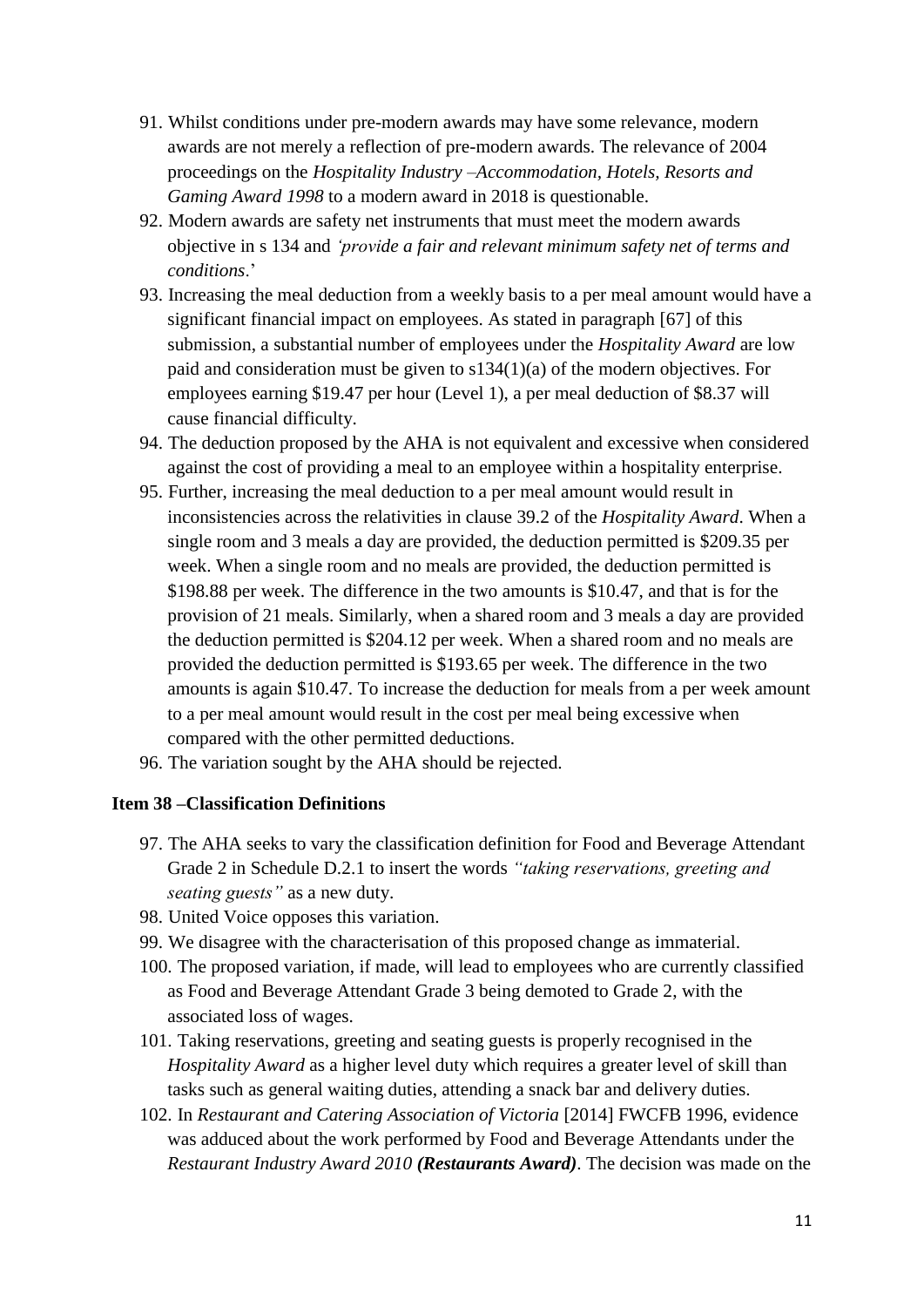evidence before the Commission and specifically in relation to the *Restaurants Award*.

- 103. Section 156 of the Act requires that each award must be reviewed in its own right and the AHA has not placed probative evidence before the Commission regarding the work of Food and Beverage Attendants under the *Hospitality Award* that justifies the variation sought.
- 104. The variation sought by the AHA should be rejected.

### **Item 39 –Clerical grade 3**

- 105. The AHA seeks to vary the classification definition for Clerical Grade 3 employees.
- 106. United Voice opposes the variation sought.
- 107. The AHA states in paragraph [256] that the proposed variation does not change the structure or the scope of the classification.
- 108. We disagree. The proposed variation introduces several requirements that the Clerical Grade 3 perform at an *'advanced'* level, including:
	- *'Clerical duties of an advanced nature.'*
	- *'Advanced use of office equipment including a personal computer, devices attached to a personal computer, photocopiers and any other like equipment;'*
	- *'Advanced use of one or more computer software packages, whether general or specific to the employer;*
	- *'Use of advanced keyboard functions.'*
- 109. There is no requirement in the current *Hospitality Award* classification in D.2.4 that a Clerical grade 3 employee perform any *'advanced'* functions.
- 110. The introduction of such a concept is not neutral. *'Advanced'* performance of duties requires a higher level of skill than what is currently required for a Clerical grade 3 employee. If the proposed variation is given effect, it will result in more employees being classified at the grade 2, and create additional barriers for employees to classification as a grade 3.
- 111. The variation proposed by the AHA is a significant and substantive change. The introduction of advanced duties changes the structure and scope of the classification. The AHA have not provided any evidence relating to the current duties of Clerical grade 3 employees and why these duties should be amended in the manner they have proposed.
- 112. The variation sought by the AHA should be rejected.

#### **AHA's New proposed variations**

#### **Apprentices –other than cooking and waiting trades**

113. United Voice does not oppose the *Hospitality Award* making provision for apprentices in trades within the coverage terms of the award.